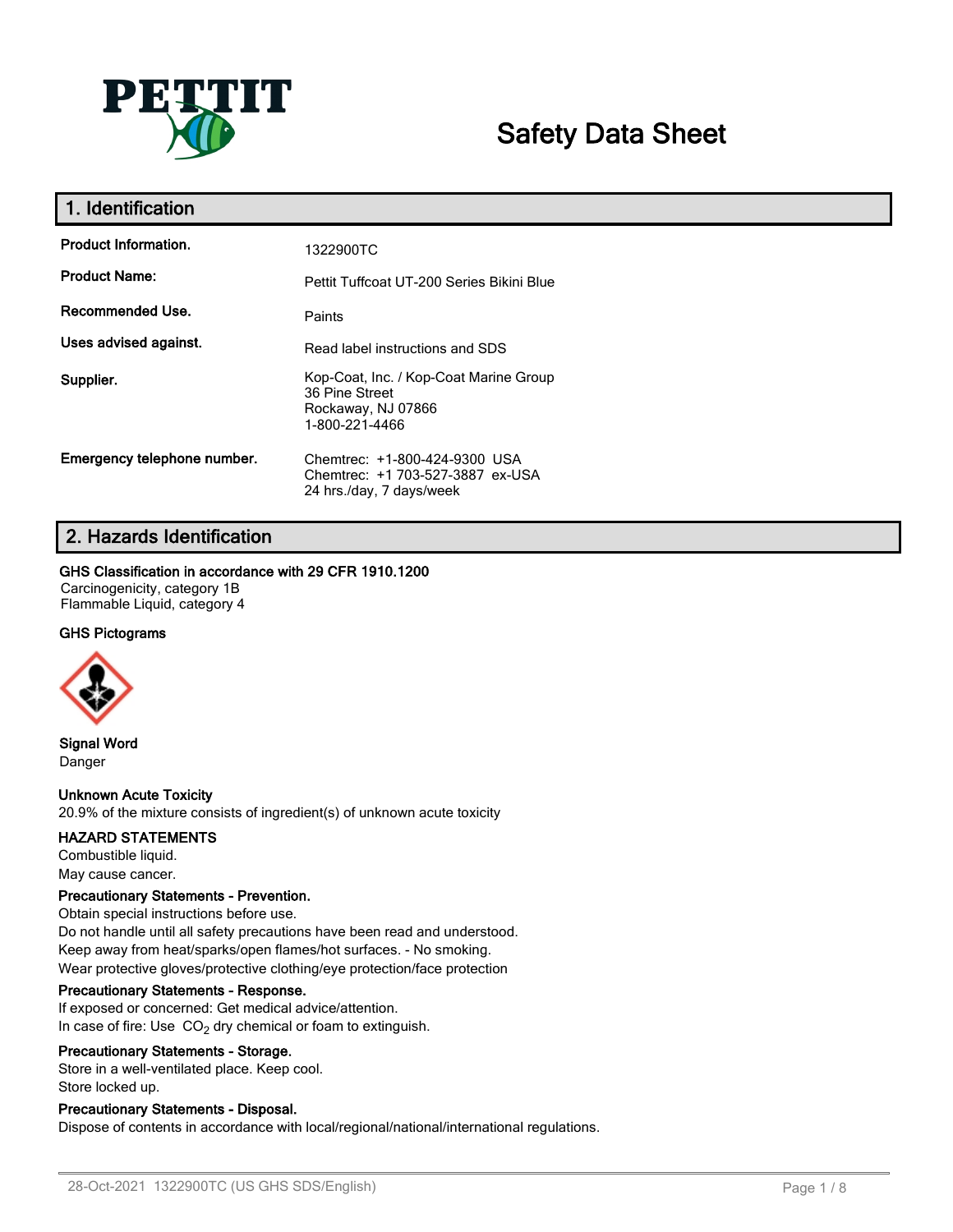# **3. Composition/Information on Ingredients**

| <b>Chemical Name</b>                         | CAS-No.    | <u>Wt. %</u> |
|----------------------------------------------|------------|--------------|
| Calcium carbonate (Limestone)                | 1317-65-3  | $10 - 25$    |
| Titanium dioxide                             | 13463-67-7 | $2.5 - 10$   |
| Hydrotreated aliphatic petroleum distillates | 64742-52-5 | $2.5 - 10$   |
| Diethylene glycol monoethyl ether            | 111-90-0   | $2.5 - 10$   |
| Talc                                         | 14807-96-6 | $0.1 - 1.0$  |
| Zinc oxide                                   | 1314-13-2  | $0.1 - 1.0$  |
| Triethylamine                                | 121-44-8   | $0.1 - 1.0$  |
| Ammonium hydroxide                           | 1336-21-6  | $0.1 - 1.0$  |

The exact percentage (concentration) of composition has been withheld as a trade secret.

# **4. First-aid Measures**

## **Description of first-aid measures.**

### **General advice.**

Move victim to a safe isolated area. When symptoms persist or in all cases of doubt seek medical advice. Call a poison control center or doctor for treatment advice.

### **Inhalation.**

Move to fresh air. Apply artificial respiration if victim is not breathing. Call a poison control center or doctor for treatment advice.

### **Skin contact.**

Wash off immediately with soap and plenty of water. Remove all contaminated clothes and shoes. Remove and wash contaminated clothing before re-use. Call a poison control center or doctor for treatment advice.

### **Eye contact.**

Immediately flush with plenty of water. After initial flushing, remove any contact lenses and continue flushing for at least 15 minutes. Call a poison control center or doctor for treatment advice.

### **Ingestion.**

Do not induce vomiting unless directed to do so by a physician or poison control center. Never give anything by mouth to an unconscious person. If swallowed, call a poison control center or doctor immediately.

### **Symptoms.**

See Section 2 and Section 11, Toxicological effects for description of potential symptoms.

### **Notes to physician.**

Treat symptomatically.

# **5. Fire-fighting Measures**

## **Extinguishing media.**

### **Suitable extinguishing media.**

Use:. Dry powder. Alcohol-resistant foam. Carbon dioxide (CO<sub>2</sub>). Water may be used to cool and prevent the rupture of containers that are exposed to the heat from a fire.

### **Extinguishing media which shall not be used for safety reasons.**

Water may be unsuitable for extinguishing fires.

### **Special hazards arising from the substance or mixture.**

Vapors may travel to areas away from work site before igniting/flashing back to vapor source. Thermal decomposition can lead to release of irritating and toxic gases and vapors. Most vapors are heavier than air. Vapors may spread along ground and collect in low or confined areas (sewers, basements, tanks). Vapors may travel to source of ignition and flash back. Air/vapor mixtures may explode when ignited. Containers may explode when heated.

## **Advice for firefighters.**

Evacuate personnel to safe areas.As in any fire, wear self-contained breathing apparatus pressure-demand, MSHA/NIOSH (approved or equivalent) and full protective gear.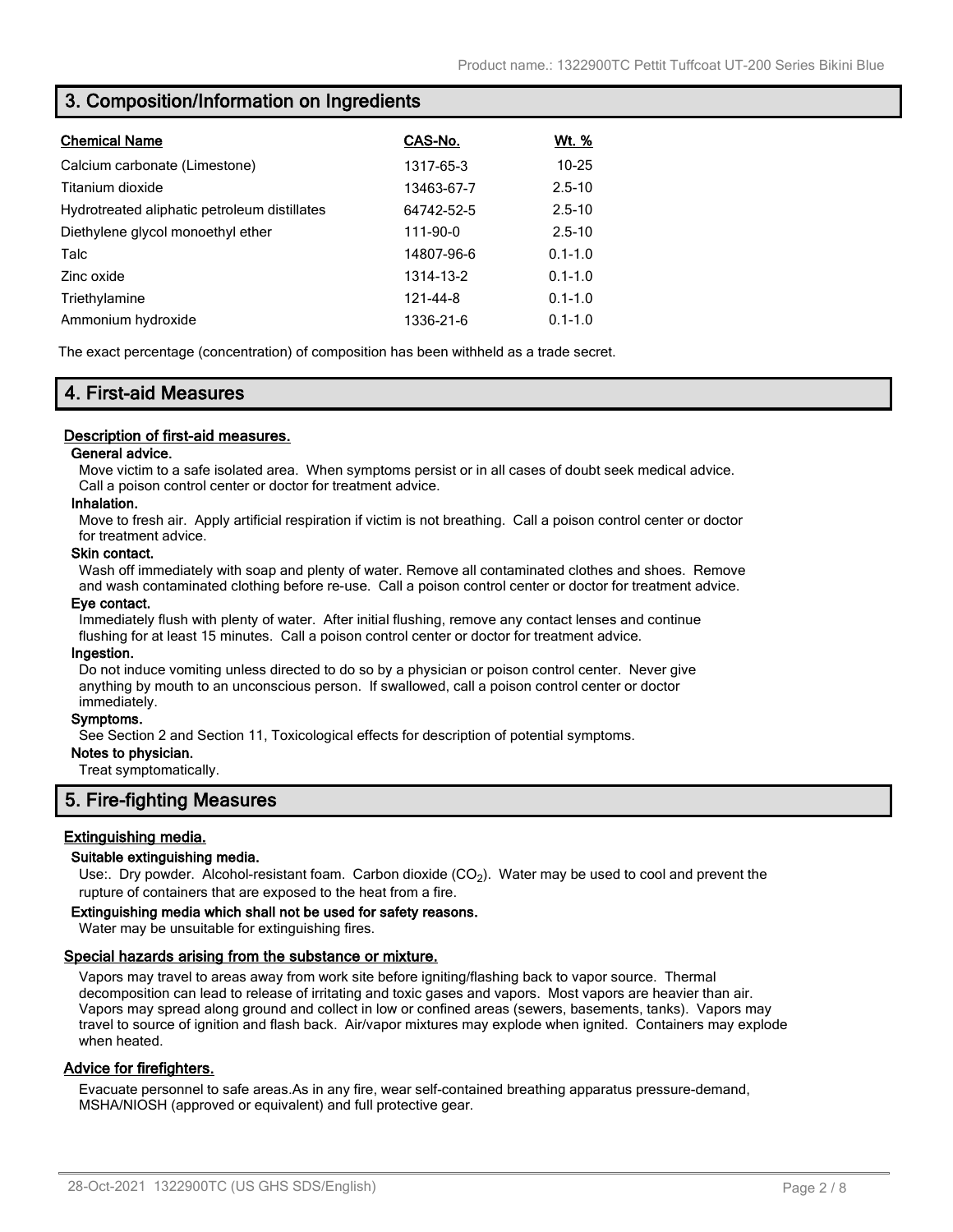# **6. Accidental Release Measures**

### **Personal precautions, protective equipment and emergency procedures. Personal precautions.**

Avoid contact with skin, eyes and clothing. Ensure adequate ventilation, especially in confined areas. All equipment used when handling the product must be grounded. Eliminate all ignition sources (no smoking, flares, sparks or flames in immediate area). Wear protective gloves/clothing and eye/face protection. Stop all work that requires a naked flame, stop all vehicles, stop all machines and equipment that may cause sparks or flames. Do not breathe vapors or spray mist. Avoid exceeding of the given occupational exposure limits (see section 8). Thoroughly decontaminate all protective equipment after use.

### **Advice for emergency responders.**

Refer to protective measures listed in sections 7 and 8. Use personal protection recommended in Section 8.

### **Environmental precautions.**

Prevent further leakage or spillage if safe to do so. Do not allow material to contaminate ground water system. Prevent entry into waterways, sewers, basements or confined areas. See Section 12 for additional Ecological information.

### **Methods and materials for containment and cleaning up.**

### **Methods for Containment.**

Absorb with earth, sand or other non-combustible material and transfer to containers for later disposal. Prevent further leakage or spillage if safe to do so. Pick up and transfer to properly labeled containers. Clean contaminated surface thoroughly. Ground and bond containers when transferring material. Take precautionary measures against static discharges. Use personal protective equipment. Remove all sources of ignition.

### **Methods for cleaning up.**

Prevent further leakage or spillage if safe to do so. Keep away from open flames, hot surfaces and sources of ignition. Keep in suitable and closed containers for disposal. All equipment used when handling the product must be grounded. Keep combustibles (wood, paper, oil, etc) away from spilled material. Ventilate the area. Use personal protective equipment as required. Shut off ignition sources; including electrical equipment and flames. Clean contaminated objects and areas thoroughly while observing environmental regulations. Never return spills in original containers for re-use.

### **Reference to other sections.**

See section 8 for more information.

# **7. Handling and Storage**

## **Conditions for safe storage, including any incompatibilities.**

#### **Advice on safe handling.**

Avoid contact with skin, eyes and clothing. Handle in accordance with good industrial hygiene and safety practice. Keep away from open flames, hot surfaces and sources of ignition. Do not pressurize, cut, weld, braze, solder, drill, grind, or expose container to heat, flame, sparks, static electricity, or other sources of ignition. Wash hands before breaks and immediately after handling the product. All equipment used when handling the product must be grounded. Take precautionary measures against static discharges. Do not breathe vapors or spray mist. Use according to package label instructions. Ground and bond containers when transferring material.

#### **Hygiene measures.**

Handle in accordance with good industrial hygiene and safety practice for diagnostics. Do not eat, drink or smoke when using this product. Remove and wash contaminated clothing before re-use. Avoid contact with skin, eyes and clothing. Wash hands before breaks and immediately after handling the product.

### **Storage Conditions.**

Keep container closed when not in use. Keep in properly labeled containers. Keep containers tightly closed in a dry, cool and well-ventilated place. Store in accordance with local regulations. Keep from freezing. Keep away from food, drink and animal feedingstuffs. Keep away from heat, hot surfaces, sparks, open flames and other ignition sources. No smoking.

# **8. Exposure Controls/Personal Protection**

| Ingredients with Occupational Exposure Limits     |                      |                       |                                     |                         |
|---------------------------------------------------|----------------------|-----------------------|-------------------------------------|-------------------------|
| <b>Chemical Name</b>                              | <b>ACGIH TLV-TWA</b> | <b>ACGIH-TLV STEL</b> | <b>OSHA PEL-TWA</b>                 | <b>OSHA PEL-CEILING</b> |
| Calcium carbonate (Limestone)<br>Titanium dioxide | N.E.<br>10 mg/m $3$  | N.E.<br>N.E.          | 15 mg/m <sup>3</sup><br>15 mg/m $3$ | N.E.<br>N.E.            |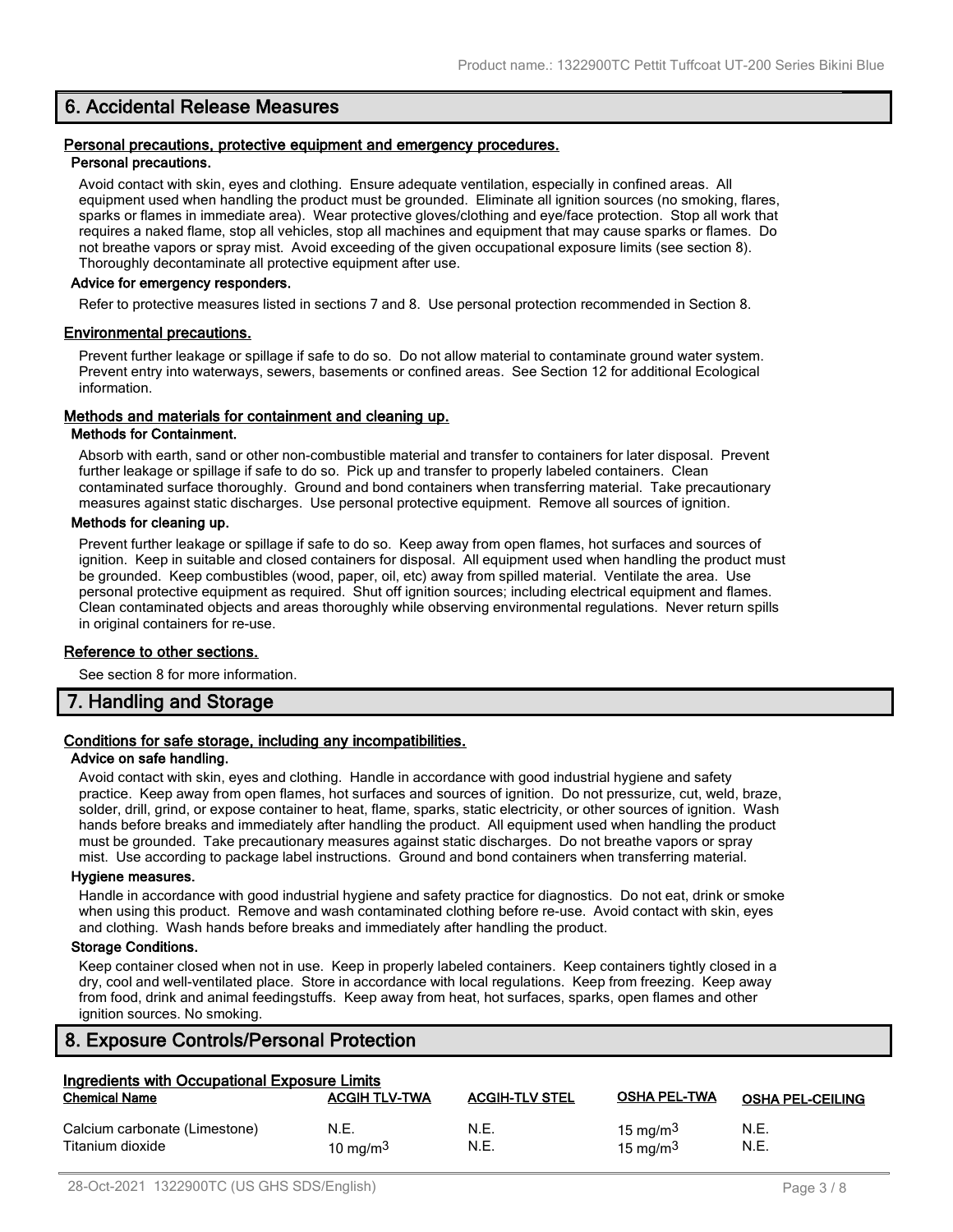Product name.: 1322900TC Pettit Tuffcoat UT-200 Series Bikini Blue

| Talc          | $2 \text{ mg/m}^3$  | N.E.                 | N.E.                | N.E. |
|---------------|---------------------|----------------------|---------------------|------|
| Zinc oxide    | 2 mg/m <sup>3</sup> | 10 mg/m <sup>3</sup> | 5 mg/m <sup>3</sup> | N.E. |
| Triethylamine | $0.5$ ppm           | ppm                  | 25 ppm              | N.E. |

#### **TLV = Threshold Limit Value TWA = Time Weighted Average PEL = Permissible Exposure Limit STEL = Short-Term Exposure Limit N.E. = Not Established**

### **Engineering Measures.**

Ensure adequate ventilation, especially in confined areas. Apply technical measures to comply with the occupational exposure limits.

### **Personal protective equipment.**

### **Eye/Face Protection.**

If splashes are likely to occur, wear:. Face-shield. Safety glasses with side-shields. Tightly fitting safety goggles.

### **Skin and body protection.**

Use:. Long sleeved clothing. Protective shoes or boots. Solvent-resistant gloves. Solvent-resistant apron and boots. Wear impervious gloves and/or clothing if needed to prevent contact with the material. Gloves must be inspected prior to use. Please observe the instructions regarding permeability and breakthrough time which are provided by the supplier of the gloves. Also take into consideration the specific local conditions under which the product is used, such as the danger of cuts, abrasion. Remove and wash contaminated clothing before re-use.

### **Respiratory protection.**

In case of inadequate ventilation wear respiratory protection. If exposure limits are exceeded or irritation is experienced, respiratory protection should be worn. Respiratory protection must be provided in accordance with current local regulations.

# **9. Physical and chemical properties.**

### **Information on basic physical and chemical properties.**

| <b>Physical state</b>                     | Liquid                   |
|-------------------------------------------|--------------------------|
| Appearance                                | No Information           |
| Color                                     | Blue                     |
| Odor                                      | No Information           |
| <b>Odor Threshold</b>                     | No Information           |
| рH                                        | No Information           |
| Melting/freezing point., °C (°F)          | No Information           |
| Flash Point., °C (°F)                     | 72 (161.60)              |
| Boiling point/boiling range., °C (°F)     | 100 - 3,000 (212 - 5432) |
| <b>Evaporation rate</b>                   | No Information           |
| <b>Explosive properties.</b>              | No Information           |
| Vapor pressure.                           | No Information           |
| Vapor density.                            | No Information           |
| Specific Gravity. (g/cm <sup>3</sup> )    | 1.223                    |
| Water solubility.                         | No Information           |
| <b>Partition coefficient.</b>             | No Information           |
| Autoignition temperature°C                | No Information           |
| Decomposition Temperature °C.             | No Information           |
| Viscosity, kinematic.                     | $>22$ mm $2/s$           |
| Other information.                        |                          |
| Volatile organic compounds (VOC) content. | 58 g/l                   |
| Density, Ib/gal                           | 10.182                   |
|                                           |                          |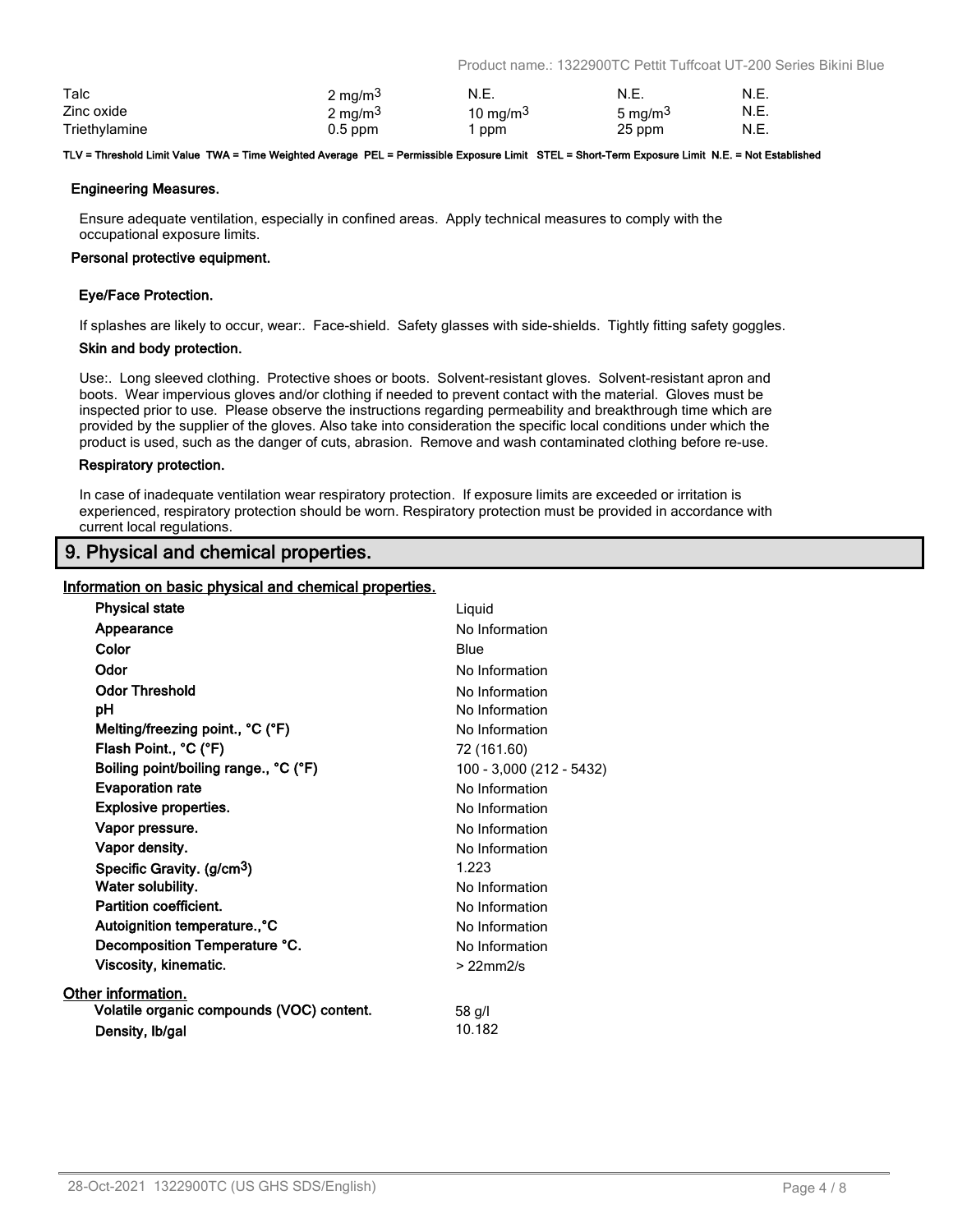# **10. Stability and Reactivity**

### **Reactivity.**

Stable under normal conditions.

### **Chemical stability.**

Stable under recommended storage conditions.

### **Possibility of hazardous reactions.**

None known based on information supplied.

#### **Conditions to Avoid.**

Heat (temperatures above flash point), sparks, ignition points, flames, static electricity. Keep away from heat and sources of ignition. Do not freeze.

#### **Incompatible Materials.**

None known based on information supplied.

### **Hazardous Decomposition Products.**

Thermal decomposition can lead to release of irritating gases and vapours. Possible formation of carbon oxides, nitrogen oxides, and hazardous organic compounds.

# **11. Toxicological Information**

### **Information on toxicological effects.**

**Acute toxicity. Product Information**

# No Information

### **The following values are calculated based on chapter 3.1 of the GHS document.**

| ATEmix (oral)          | 81,269.6 mg/kg |
|------------------------|----------------|
| ATEmix (dermal)        | 81,269.6 mg/kg |
| Component Information. |                |

| CAS-No.                    | <b>Chemical Name</b>                         | LD50 Oral       | LD50 Dermal | <b>LC50 Inhalation</b>                 |
|----------------------------|----------------------------------------------|-----------------|-------------|----------------------------------------|
| 64742-52-5                 | Hydrotreated aliphatic petroleum distillates | 5000            | 5000        | N.I.                                   |
| 111-90-0                   | Diethylene glycol monoethyl ether            | 10502 mg/kg Rat | N.I.        | N.I.                                   |
| 1314-13-2                  | Zinc oxide                                   | >5000 mg/kg Rat | N.I.        | >5.7 mg/L Rat (Dust)                   |
| 121-44-8                   | Triethylamine                                | 460 mg/kg Rat   |             | 415 mg/kg Rabbit 14.5 mg/L Rat (Vapor) |
| 1336-21-6                  | Ammonium hydroxide                           | 350 mg/kg Rat   | N.I.        | N.I.                                   |
| $N.I. = No Information$    |                                              |                 |             |                                        |
| Skin corrosion/irritation. |                                              |                 |             |                                        |
| SKIN IRRITANT.             |                                              |                 |             |                                        |

### **Eye damage/irritation.**

No Information

#### **Respiratory or skin sensitization.**

No Information

# **Ingestion.**

May be harmful if swallowed.

## **Germ cell mutagenicity.**

No Information

## **Carcinogenicity.**

No Information

| CAS-No. | <b>Chemical Name</b>        | <b>IARC</b>   | <b>NTP</b> | OSHA |
|---------|-----------------------------|---------------|------------|------|
|         | 13463-67-7 Titanium dioxide | IARC Group 2B |            |      |

# 14807-96-6 Talc IARC Group 3

# **Reproductive toxicity.**

No Information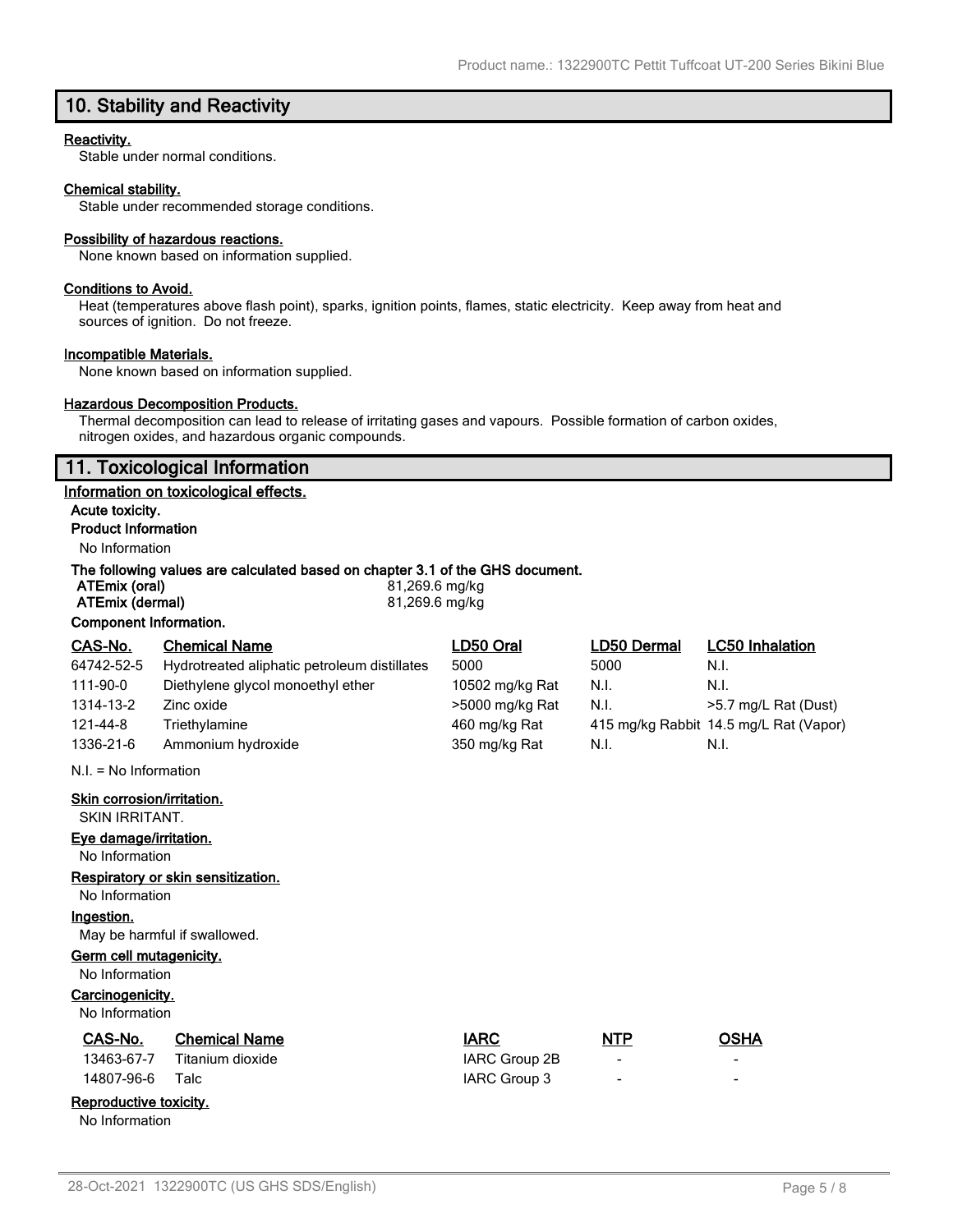### **Specific target organ systemic toxicity (single exposure).**

No Information

### **Specific target organ systemic toxicity (repeated exposure).**

May cause damage to organs through prolonged or repeated exposure.

# **Aspiration hazard.**

No Information

## **Primary Route(s) of Entry**

No Information

# **12. Ecological Information**

### **Toxicity.**

17.82% of the mixture consists of ingredient(s) of unknown aquatic toxicity

### **Ecotoxicity effects.**

| <b>Chemical Name</b>                                          | <b>Toxicity to algae</b> | <b>Toxicity to fish</b>                                                                                                                                                                                           | Toxicity to daphnia and other<br>aquatic invertebrates                  |
|---------------------------------------------------------------|--------------------------|-------------------------------------------------------------------------------------------------------------------------------------------------------------------------------------------------------------------|-------------------------------------------------------------------------|
| Hydrotreated aliphatic petroleum<br>distillates<br>64742-52-5 |                          | LC50 96 h Oncorhynchus mykiss<br>>5000 mg/L                                                                                                                                                                       | EC50 48 h Daphnia magna<br>>1000 mg/L                                   |
| Diethylene glycol monoethyl<br>ether<br>111-90-0              |                          | LC50 96 h Lepomis macrochirus<br>10000 mg/L, LC50 96 h Lepomis<br>macrochirus 19100 - 23900 mg/<br>L, LC50 96 h Oncorhynchus<br>mykiss 11400 - 15700 mg/L,<br>LC50 96 h Pimephales promelas<br>11600 - 16700 mg/L | EC50 48 h Daphnia magna 3940<br>$-4670$ mg/L                            |
| Talc<br>14807-96-6                                            |                          | LC50 96 h Brachydanio rerio<br>$>100$ g/L                                                                                                                                                                         |                                                                         |
| Zinc oxide<br>1314-13-2                                       |                          | LC50 96 h Danio rerio 1.55 mg/L                                                                                                                                                                                   |                                                                         |
| Triethylamine<br>121-44-8                                     |                          | LC50 96 h Pimephales promelas<br>43.7 mg/L                                                                                                                                                                        | EC50 48 h Daphnia magna 200<br>mg/L                                     |
| Ammonium hydroxide<br>1336-21-6                               |                          | LC50 96 h Pimephales promelas<br>$8.2 \text{ ma/L}$                                                                                                                                                               | EC50 48 h water flea 0.66 mg/L,<br>EC50 48 h Daphnia pulex 0.66<br>mg/L |

## **Persistence and degradability.**

No data are available on the product itself.

### **Bioaccumulative potential.**

Discharge into the environment must be avoided.

Triethylamine

#### **CAS-No. Chemical Name log POW**

| 111-90-0 |  |
|----------|--|
| 121-44-8 |  |

# **Mobility in soil.**

No information

### **Other adverse effects.**

No information

# **13. Disposal Considerations**

## **Waste Disposal Guidance.**

Disposal should be in accordance with applicable regional, national and local laws and regulations.

Empty containers should be taken to an approved waste handling site for recycling or disposal.

# **14. Transport Information**

# **DOT**

1.00 Diethylene glycol monoethyl ether -0.8<br>1.45 Triethylamine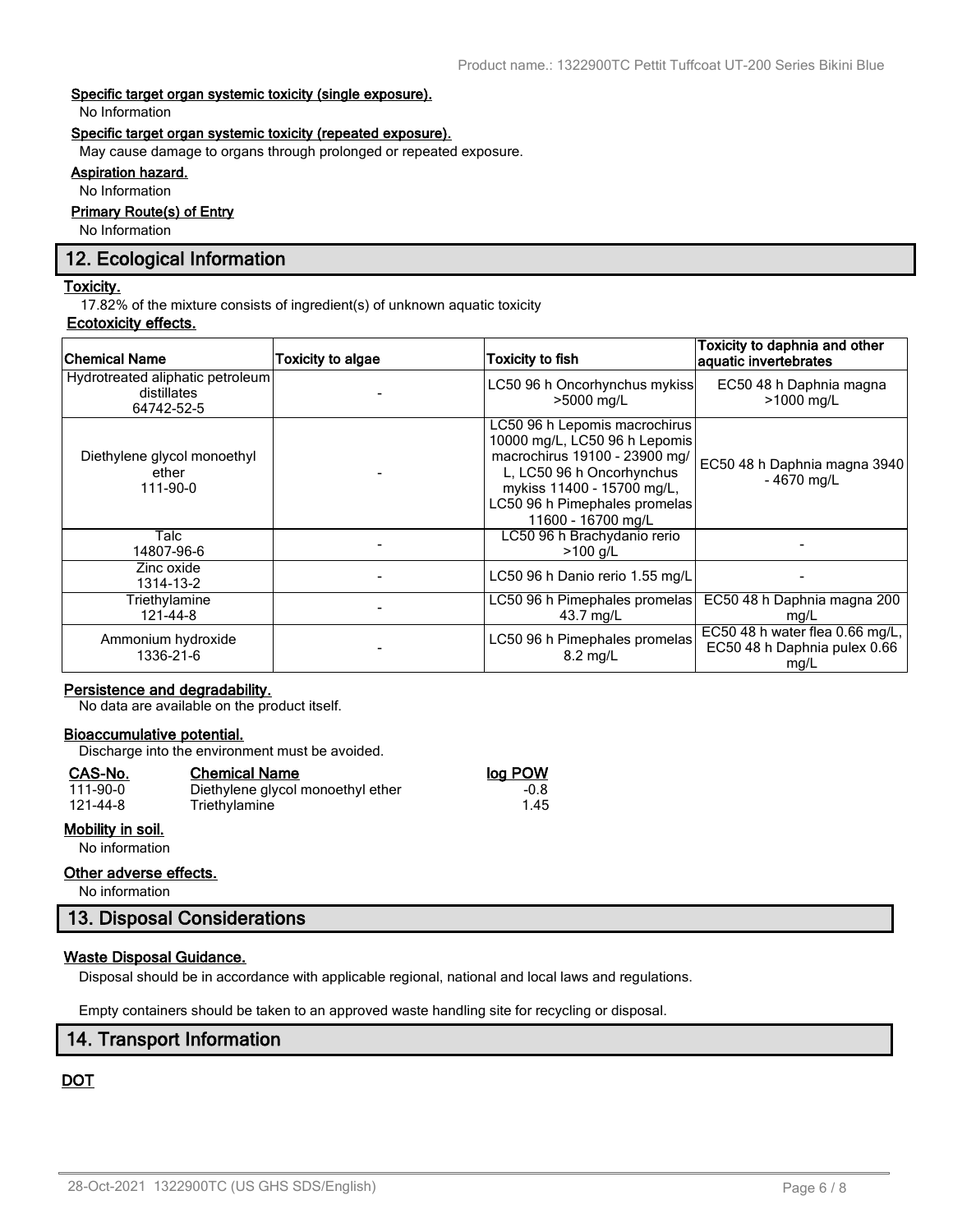| <b>Shipping Name:</b>          | Combustible Liquid, n.o.s                                                                 |
|--------------------------------|-------------------------------------------------------------------------------------------|
| <b>Hazard Class:</b>           | Comb lig.                                                                                 |
| UN/NA Number:                  | NA1993                                                                                    |
| <b>Packing Group:</b>          | Ш                                                                                         |
| <b>Additional Information:</b> | LTD QTY: This product may be reclassified as "limited quantity" per 49 CFR 173.150 (b)(3) |
| IMDG                           | No Information                                                                            |
| <b>Additional Information:</b> | Not regulated                                                                             |
| <b>IATA</b>                    | No Information                                                                            |
| <b>Additional Information:</b> | Not regulated                                                                             |

# **15. Regulatory Information**

# **International Inventories:**

| <b>TSCA</b>          | Complies                                                                                          |  |  |  |  |
|----------------------|---------------------------------------------------------------------------------------------------|--|--|--|--|
| <b>DSL</b>           |                                                                                                   |  |  |  |  |
| <b>DSL/NDSL</b>      |                                                                                                   |  |  |  |  |
| <b>EINECS/ELINCS</b> |                                                                                                   |  |  |  |  |
| <b>ENCS</b>          |                                                                                                   |  |  |  |  |
| <b>IECSC</b>         |                                                                                                   |  |  |  |  |
| <b>KECI</b>          |                                                                                                   |  |  |  |  |
| <b>PICCS</b>         |                                                                                                   |  |  |  |  |
| <b>AICS</b>          |                                                                                                   |  |  |  |  |
| <b>NZIOC</b>         |                                                                                                   |  |  |  |  |
| <b>TCSI</b>          |                                                                                                   |  |  |  |  |
| <b>TSCA</b>          | United States Toxic Substances Control Act Section 8(b) Inventory.                                |  |  |  |  |
| <b>DSL</b>           | Canadian Domestic Substances List.                                                                |  |  |  |  |
| <b>DSL/NDSL</b>      | Canadian Domestic Substances List/Canadian Non-Domestic Substances List                           |  |  |  |  |
| <b>EINECS/ELINCS</b> | European Inventory of Existing Chemical Substances/European List of Notified Chemical Substances. |  |  |  |  |
| <b>ENCS</b>          | Japan Existing and New Chemical Substances.                                                       |  |  |  |  |
| <b>IECSC</b>         | China Inventory of Existing Chemical Substances.                                                  |  |  |  |  |
| <b>KECL</b>          | Korean Existing and Evaluated Chemical Substances.                                                |  |  |  |  |
| <b>PICCS</b>         | Philippines Inventory of Chemicals and Chemical Substances.                                       |  |  |  |  |
| <b>AICS</b>          | Australian Inventory of Chemical Substances.                                                      |  |  |  |  |
| <b>NZIoC</b>         | New Zealand Inventory of Chemicals.                                                               |  |  |  |  |
| <b>TCSI</b>          | Taiwan Chemical Substance Inventory                                                               |  |  |  |  |

# **U.S. Federal Regulations:**

# **SARA SECTION 313:**

This product does not contain any chemicals that are subject to the reporting requirements of SARA 313. **TOXIC SUBSTANCES CONTROL ACT 12(b):**

This product does not contain any chemicals that are subject to the reporting requirements of TSCA 12(b).

# **CALIFORNIA PROPOSITION 65 CARCINOGENS**



Warning: The following ingredients present in the product are known to the state of California to cause Cancer:.

**Chemical Name CAS-No.** Titanium dioxide 13463-67-7<br>Carbon black 1333-86-4 Carbon black